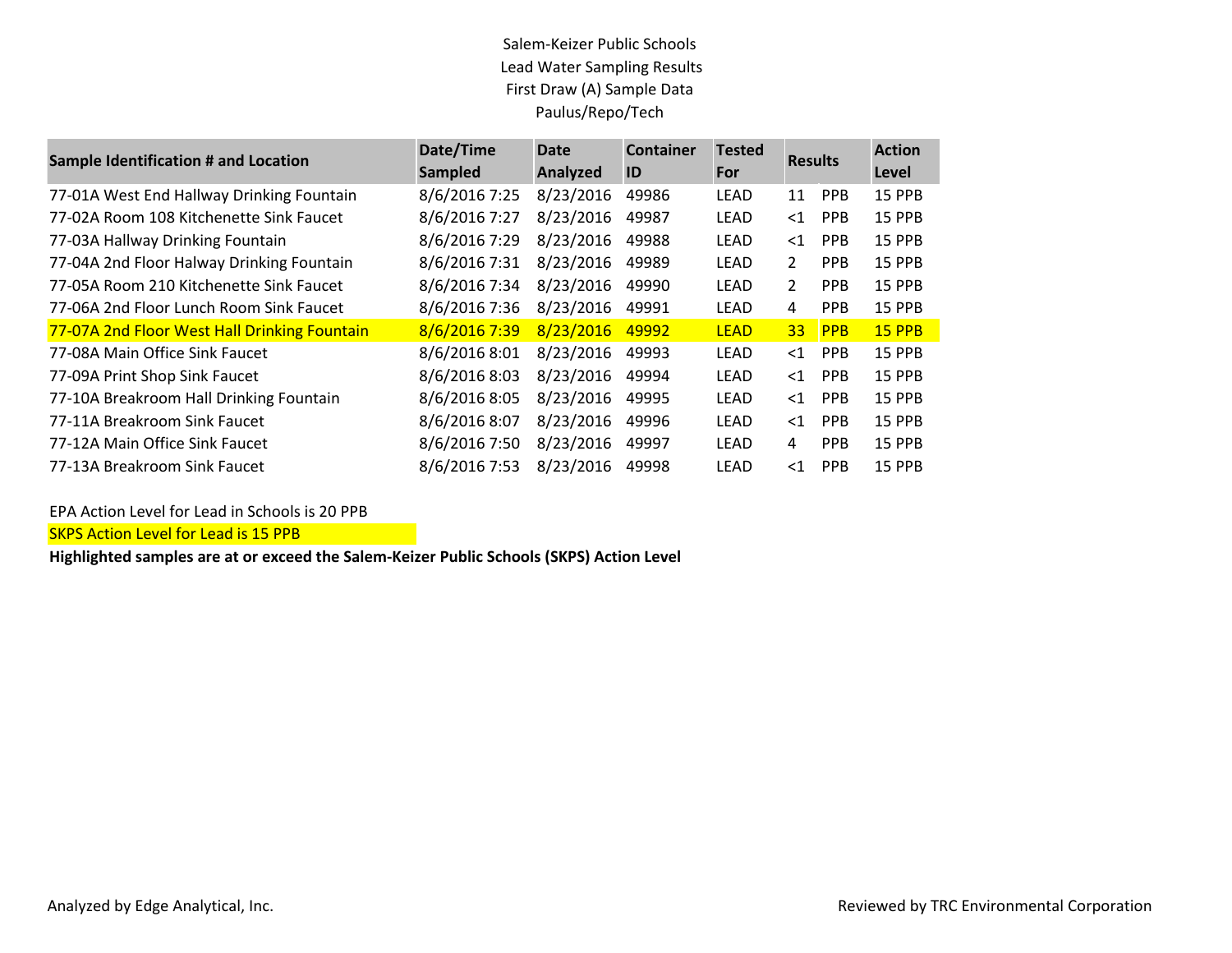# Salem-Keizer Public Schools Lead Water Sampling Results Flushed (B) Sample Data Paulus/Repo/Tech

| Sample Identification # and Location         | Date/Time<br><b>Sampled</b> | <b>Date</b><br>Analyzed | <b>Container</b><br>- ID | Tested<br>For | <b>Results</b>  | <b>Action</b><br>Level |
|----------------------------------------------|-----------------------------|-------------------------|--------------------------|---------------|-----------------|------------------------|
| 77-07B 2nd Floor West Hall Drinking Fountain | 8/6/2016 7:40 9/6/2016      |                         | 53429                    | LEAD          | <b>PPB</b><br>4 | 15 PPB                 |

EPA Action Level for Lead in Schools is 20 PPB

**SKPS Action Level for Lead is 15 PPB**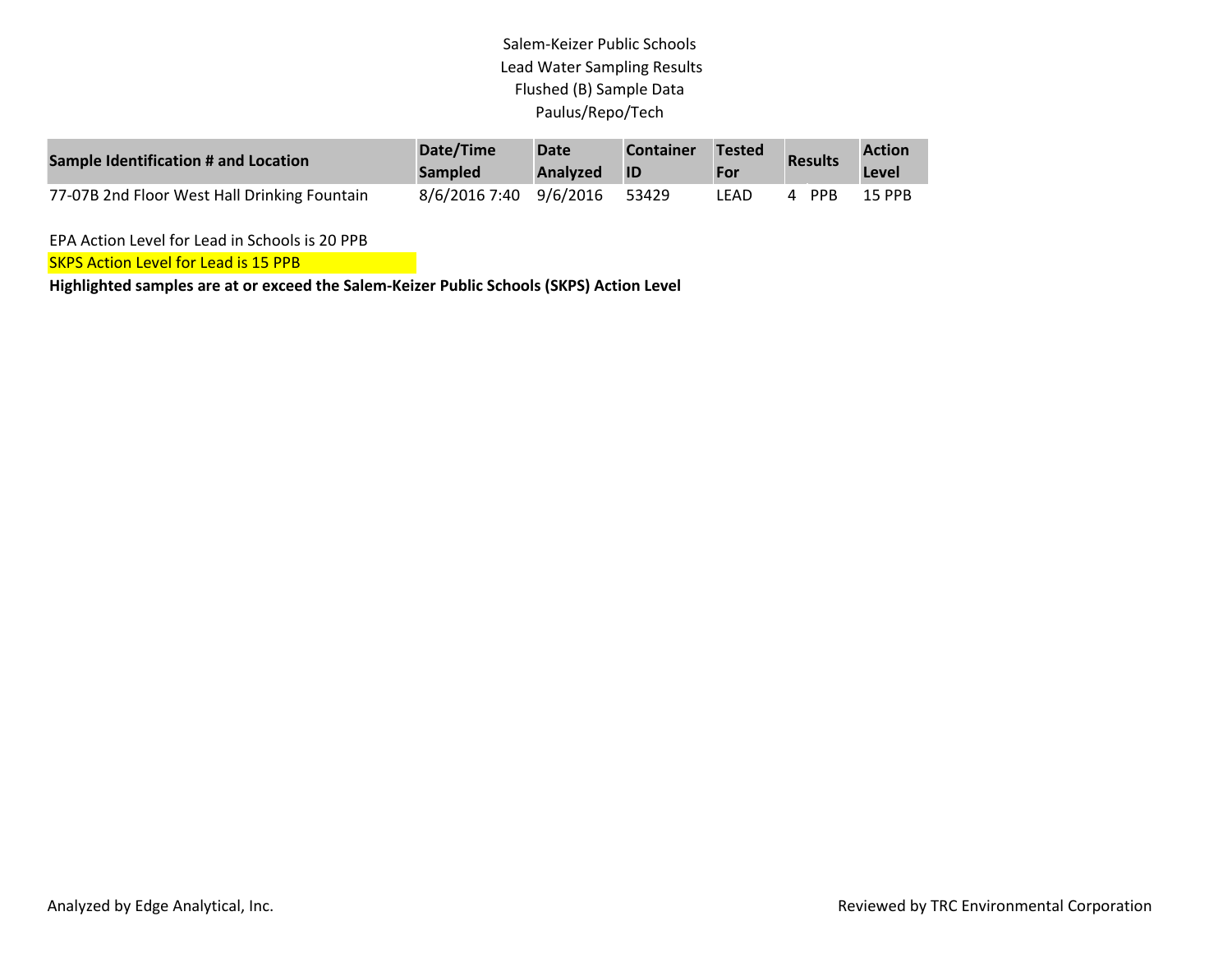### Salem-Keizer Public Schools Lead Water Sampling Results First Draw (C) Sample Data Paulus

| Sample Identification # and Location            | Date/Time<br><b>Sampled</b> | Date<br><b>Analyzed</b> | <b>Container</b><br>ID | <b>Tested</b><br>For | <b>Results</b> | <b>Action</b><br>Level |
|-------------------------------------------------|-----------------------------|-------------------------|------------------------|----------------------|----------------|------------------------|
| 077-07C 2nd Floor West Hall Drinking Fountain   | 1/20/2017 5:41              | 1/23/2017               | 3130                   | LEAD                 | 12 PPB         | <b>15 PPB</b>          |
| 077-14C Paulus Office 101 Sink Faucet in Closet | 1/20/2017 5:44              | 1/23/2017               | 3131                   | LEAD                 | <b>PPR</b>     | 15 PPR                 |

EPA Action Level for Lead in Schools is 20 PPB

**SKPS Action Level for Lead is 15 PPB**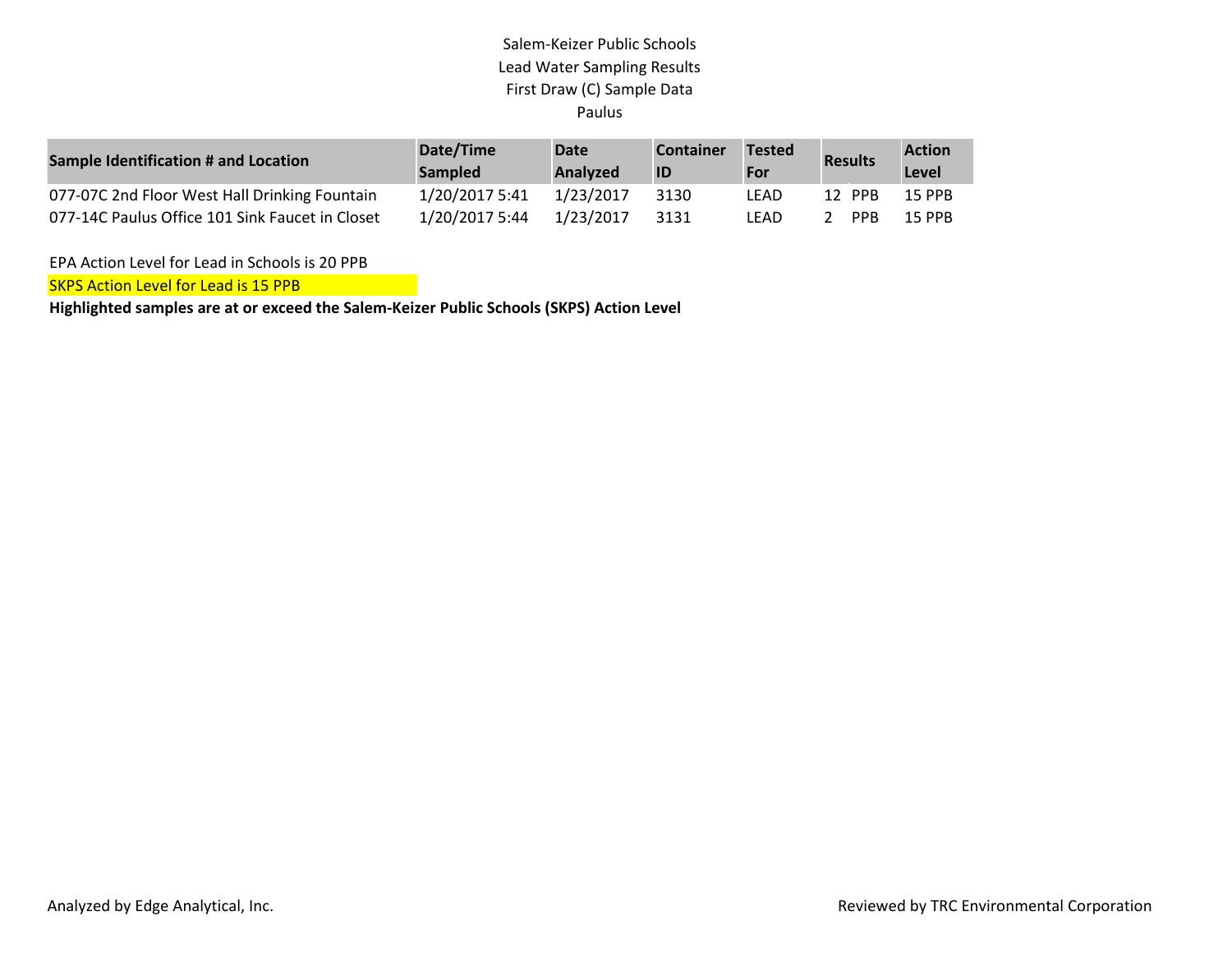# Salem-Keizer Public Schools Lead Water Sampling Results First Draw (A) Sample Data Paulus/Repo/Tech

| Sample Identification # and Location                  | Date/Time<br><b>Sampled</b>      | <b>Date</b><br>Analyzed | <b>Container</b><br>ID | <b>Tested</b><br>For | <b>Results</b> | <b>Action</b><br>Level |
|-------------------------------------------------------|----------------------------------|-------------------------|------------------------|----------------------|----------------|------------------------|
| <b>77-14A Paulus Office 101 Sink Faucet in Closet</b> | 10/20/2016 6:47 10/21/2016 64454 |                         |                        | I FAD                | 15 PPR         | 15 PPR                 |

EPA Action Level for Lead in Schools is 20 PPB

**SKPS Action Level for Lead is 15 PPB**